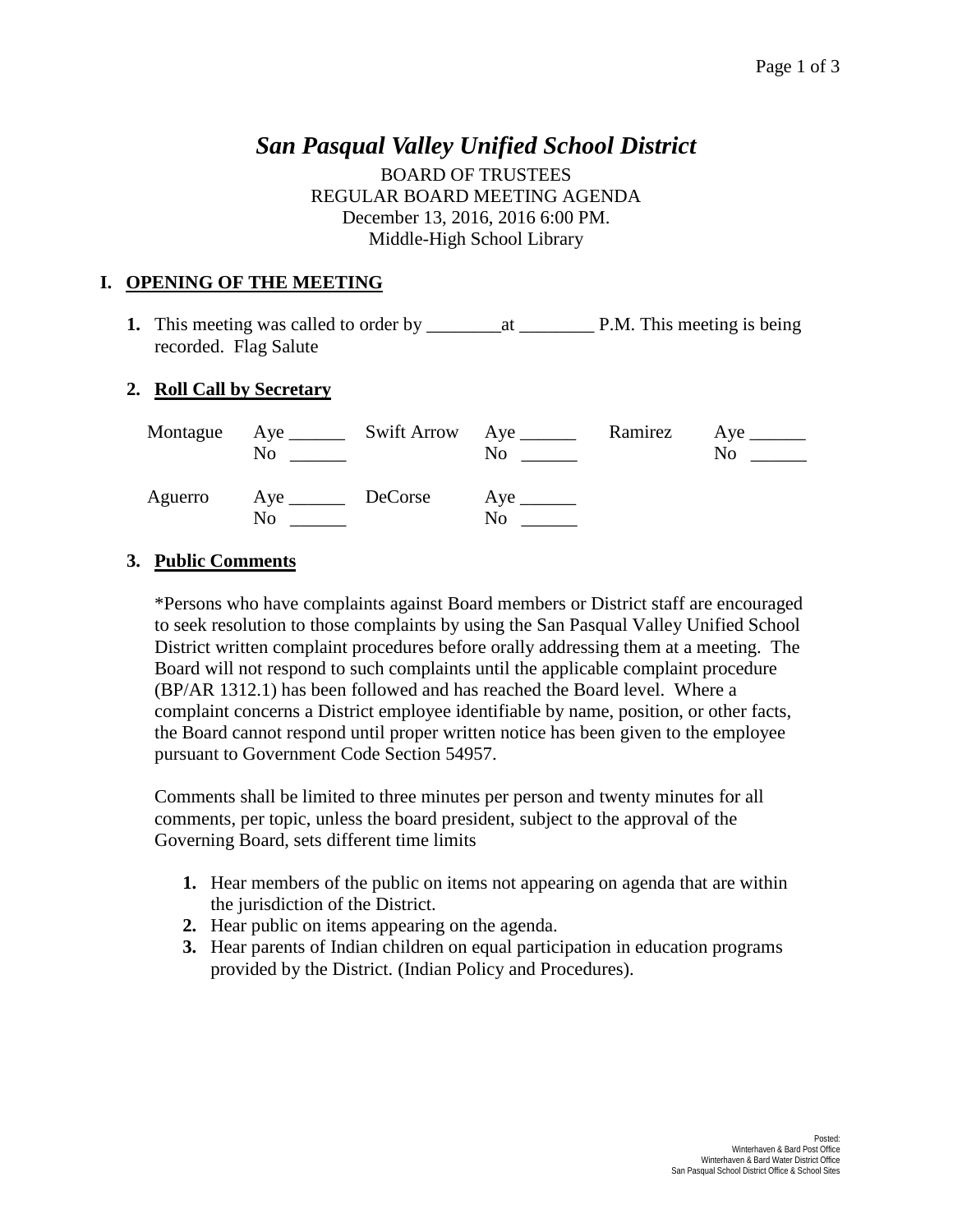#### II. **INFORMATION ITEMS**

- 1. Classified Seniority List SY 2016-2017
- 2. Certificated Seniority List SY 2016-2017
- 3. Updated 2016-2017 School Calendar Changing Summer School Dates
- 4. Underwriter Request for Proposal General Obligation Bonds Underwriter chosen
- 5. Native Youth Community Projects Grant Program Manager and Hiring Timeline
- 6. Bond: Resolution of the Board of Supervisors Authorizing Issue and Seel of Obligation Bond – no future board action required.
- 7. Bond: Designation of Designated Officer of the San Pasqual Valley Unified School District – no future board action required.
- 8. Bond: Underwriter's MSRD Ruble G-17 Disclosure Letter no future board action required

#### **III. NEW BUSINESS**

1. First Interim Budget Review as of October 31, 2016

| Motion ____________ |    | Second Action                             |         |    |
|---------------------|----|-------------------------------------------|---------|----|
| Montague            | No | $\overline{N}$ o $\overline{\phantom{a}}$ | Ramirez | No |
| Aguerro             | No | N <sub>0</sub>                            |         |    |

2. Bond: Resolution 2016-17 #7 Canvass Results of General Obligation Bond Election (Measure T) – November 8, 2016

|          |    |                                                                                             | Second Action  |         |    |
|----------|----|---------------------------------------------------------------------------------------------|----------------|---------|----|
| Montague | No | Aye __________ Swift Arrow Aye _______<br><u> The Communication of the Communication of</u> | N <sub>0</sub> | Ramirez | No |
| Aguerro  | No | DeCorse                                                                                     | N <sub>0</sub> |         |    |

3. Bond: Resolution 2016.17 #8 District Series A Bonds Issuance Resolution

| Motion $\_\_$ |                                                                             | Second Action  |         |                                                                                                                                                                                             |
|---------------|-----------------------------------------------------------------------------|----------------|---------|---------------------------------------------------------------------------------------------------------------------------------------------------------------------------------------------|
| Montague      | $\overline{N}$ $\overline{\phantom{a}$ $\overline{\phantom{a} \phantom{a}}$ | $No \ \_$      | Ramirez | N <sub>0</sub><br>$\frac{1}{2} \left( \frac{1}{2} \right)$ , $\frac{1}{2} \left( \frac{1}{2} \right)$ , $\frac{1}{2} \left( \frac{1}{2} \right)$ , $\frac{1}{2} \left( \frac{1}{2} \right)$ |
|               | Aguerro Aye <u>DeCorse</u><br>No                                            | N <sub>0</sub> |         |                                                                                                                                                                                             |